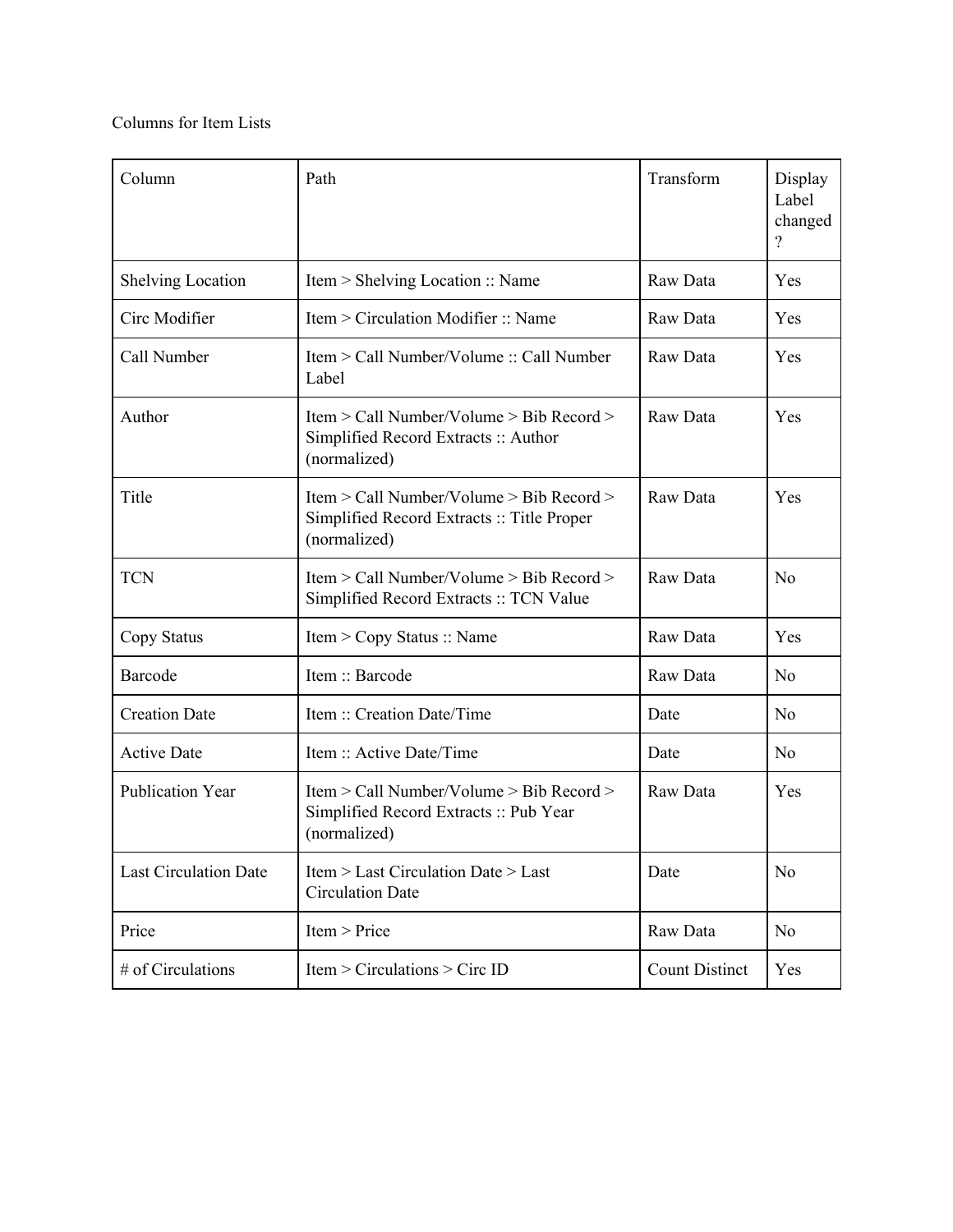| Column                 | Path                                                       | Transform | Display<br>Name<br>Changed? |
|------------------------|------------------------------------------------------------|-----------|-----------------------------|
| Last Name              | ILS User $>$ Last Name                                     | Raw Data  | No                          |
| <b>First Name</b>      | ILS User $>$ First Name                                    | Raw Data  | N <sub>0</sub>              |
| <b>Barcode</b>         | ILS User > Current Library Card > Barcode                  | Raw Data  | N <sub>0</sub>              |
| Permission Group       | ILS User > Main (Profile) Permission Group ><br>Group Name | Raw Data  | Yes                         |
| <b>Expiration Date</b> | ILS User $>$ Privilege Expiration Date/Time                | Date      | N <sub>0</sub>              |
| Daytime Phone          | ILS User $>$ Daytime Phone                                 | Raw Data  | No                          |
| Email                  | ILS User $>$ Email                                         | Raw Data  | N <sub>0</sub>              |
| Street 1               | ILS User > All Addresses > Street $(1)$                    | Raw Data  | No                          |
| Street 2               | ILS User > All Addresses > Street $(2)$                    | Raw Data  | No                          |
| City                   | ILS User > All Addresses > City                            | Raw Data  | N <sub>0</sub>              |
| <b>State</b>           | ILS User $>$ All Addresses $>$ State                       | Raw Data  | No                          |
| Postal Code            | ILS User $>$ All Addresses $>$ Postal Code                 | Raw Data  | N <sub>o</sub>              |
| Residency              | ILS User > Statistical Category Entries > Entry<br>Text    | Raw Data  | N <sub>0</sub>              |

Columns for Circulation List Reports

| Column            | Path                                | Transform | Display<br>Name<br>Changed? |
|-------------------|-------------------------------------|-----------|-----------------------------|
| Patron Last Name  | $Circulation$ > Patron > Last Name  | Raw Data  | Yes                         |
| Patron First Name | $Circulation$ > Patron > First Name | Raw Data  | Yes                         |